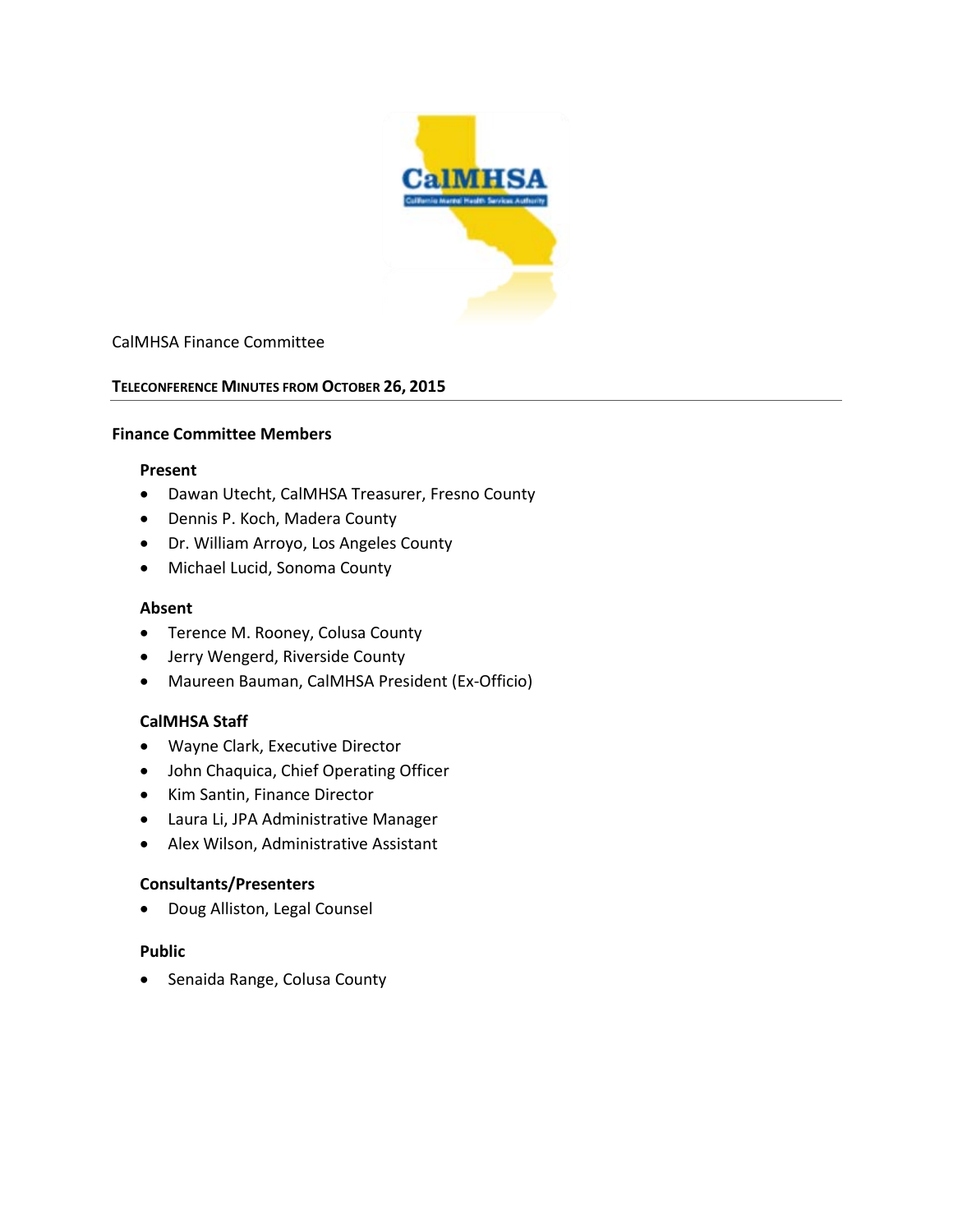# 1. **Call to Order**

The CalMHSA Finance Committee teleconference was called to order at 3:04 p.m. on October 26, 2015 by Finance Director Kim Santin, CalMHSA.

# 2. **Roll Call and Public Comment Instructions**

Finance Director Santin called roll and a quorum was established. All participants were asked to introduce themselves. Treasurer Dawan Utecht, Fresno County, proceeded to review the public comment instructions, noting that items not on the agenda would be reserved for public comment at the end of the meeting.

## 3. **Consent Calendar**

Treasurer Utecht asked for any changes to the September Treasurer's report, as well as the September 14, 2015 committee minutes. None were proposed.

## **Action: Approval of the consent calendar.**

# **Motion: Dennis P. Koch, Madera County Seconded: Dr. William Arroyo, Los Angeles County**

### **Motion passed.**

Public comment was heard from the following individual(s): *None*

## 4. **Cash Flow Management**

Treasurer Utecht referred to the documents provided in the agenda packet, in review of the current CalMHSA cash balance, stating the balance had declined as predicted, though the cash flow has exceeded its projected rate. The committee agreed on the criticality of assisting counties in ensuring there are no issues with posting of receipts.

### **Action: None, information only.**

Public comment was heard from the following individual(s): *None*

## 5. **CalMHSA Bylaw Amendment**

Treasurer Utecht directed the committee to the amended bylaws. Finance Director Kim Santin, CalMHSA, gave an overview of the proposed amendment and emphasizing the year-end budget projections for CalMHSA as proof of its necessity. The committee provided input on language clarification.

## **Action: Approval of proposed amendment to bylaws (to be presented before the Board)**

**Motion: Dr. William Arroyo, Los Angeles County**